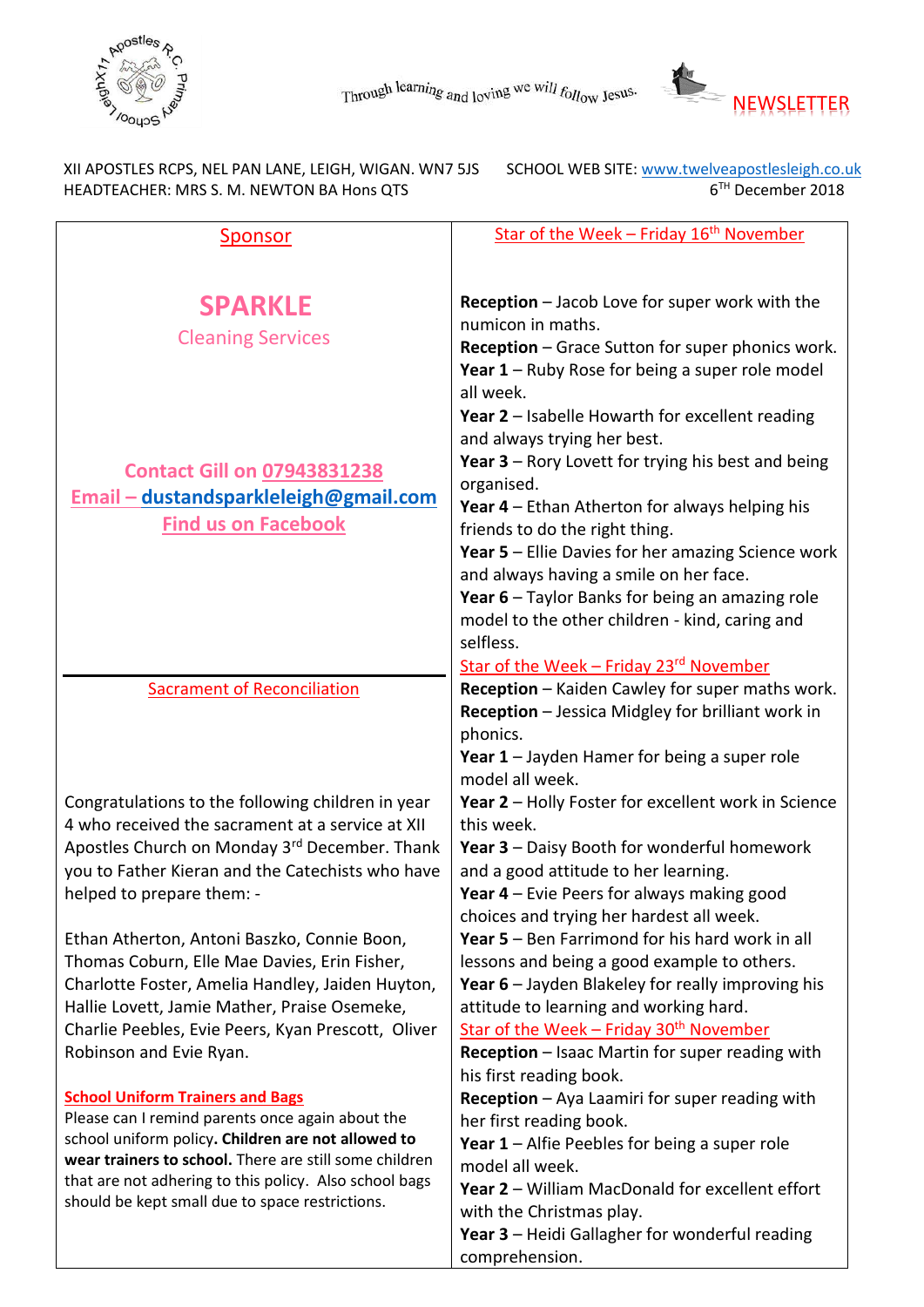| Our website states the dress code for pupils at school.<br>Our uniform is kept simple so that it is easily affordable<br>to parents.<br>See website: www.twelveapostlesleigh.co.uk<br>Click on the Parent Tab then school uniform.                                                                                                                                                                                                                                  | Year 4 - Bailee Lewis for putting 100% effort into<br>his work all week!<br>Year 5 - Matthew Peachey for his wonderful<br>piece of writing and a fantastic attitude towards<br>all of his learning.                                                                                                                                                                                                                                                                                                                                                                      |
|---------------------------------------------------------------------------------------------------------------------------------------------------------------------------------------------------------------------------------------------------------------------------------------------------------------------------------------------------------------------------------------------------------------------------------------------------------------------|--------------------------------------------------------------------------------------------------------------------------------------------------------------------------------------------------------------------------------------------------------------------------------------------------------------------------------------------------------------------------------------------------------------------------------------------------------------------------------------------------------------------------------------------------------------------------|
| It is important that children have a warm waterproof<br>coat for outdoor play as they do play outside in all<br>weathers with the exception of extreme downpours.                                                                                                                                                                                                                                                                                                   | Year 6 - Mairead Coburn for always trying her<br>best, being a superb role model and giving 100%<br>in everything.                                                                                                                                                                                                                                                                                                                                                                                                                                                       |
| Also can I remind parents that children will need a PE<br>kit at the beginning of each term. This should be a plain<br>red T-shirt (logo optional), black shorts and black<br>plimsolls. These should be in a small drawstring bag<br>that will be kept at school and sent home at the end of<br>each half term.<br>Other                                                                                                                                           | <b>Football Team or sports update</b><br>Well done to our football team. It was a draw on<br>14 <sup>th</sup> November against Newton West Park<br><b>Newton West Park</b><br>3<br><b>Twelve Apostles</b><br>3<br>Man of the Match<br>Alex Sumner                                                                                                                                                                                                                                                                                                                        |
| Jewellery - only 1 pair of small studded earrings and a<br>small watch.<br>No nail varnish.<br>Hair longer than collar length should be tied back.<br>Please can you ensure that all clothing is clearly<br>labelled with your child's name. At the end of the<br>school year we have a huge amount of unclaimed                                                                                                                                                    | Year 4 Collective Worship - Tomorrow Friday 7th<br>December at 9.00 am<br>Parents, carers, friends and relatives are invited<br>to join Miss Hitchen and the children in Year 4 in<br>prayer at the start of the day.                                                                                                                                                                                                                                                                                                                                                    |
| school uniform that needs to be disposed of which is<br>such a shame.                                                                                                                                                                                                                                                                                                                                                                                               |                                                                                                                                                                                                                                                                                                                                                                                                                                                                                                                                                                          |
| Pre-Order - Christmas Dinner in School<br>If your child has a packed lunch and would like a<br>Christmas Dinner, please send £2.20 in an envelope<br>marked Christmas Dinner and your child's name. Your<br>child can order this on the class electronic system on<br>the day. A flyer is attached to this newsletter for you<br>to complete. Please note there is no charge for Infant<br>children as they are all entitled to the universal free<br>school meals. | <b>Christmas Charity</b><br>Advent is a time of giving and this year the liturgy<br>team have chosen CAFOD, as over the past few years<br>they have developed links with countries in need. This<br>year the children are invited to buy a certificate for a<br>£1 instead of Christmas card to write their Christmas<br>messages to others. These will be displayed in class.<br>As each class collects the donations they will be able<br>to colour in the world gifts and add these to the<br>nativity scene in their class.<br>Please support this worthwhile cause. |
| <b>Choir Singing</b><br>The choir will be singing for our Christmas Charity at<br>Hourigan House on Monday 10 <sup>th</sup> December at 10.30<br>am.                                                                                                                                                                                                                                                                                                                | You can visit the CAFOD website for more<br>information.<br>https://cafod.org.uk/Give/World-Gifts                                                                                                                                                                                                                                                                                                                                                                                                                                                                        |
| The choir will also be singing at Sainsbury/Marks and<br>Spencer Food Hall on Friday 14th December at 10.00<br>am for CAFOD. Parents are welcome to come and<br>support your child.                                                                                                                                                                                                                                                                                 | <b>Christmas Hamper Raffle</b><br>Many thanks for your food donations. The friends<br>have prepared a number of hampers which look great.<br>Raffle tickets are attached with a flyer with more<br>information. The raffle tickets are priced £1 a strip and                                                                                                                                                                                                                                                                                                             |
| Finally, the Choir are singing at Westleigh Lodge on<br>Tuesday 18 <sup>th</sup> December at 10.30am.                                                                                                                                                                                                                                                                                                                                                               | will be drawn at the Christmas coffee morning on<br>Monday 17 <sup>th</sup> December 2018.                                                                                                                                                                                                                                                                                                                                                                                                                                                                               |
| Miss Hitchen has sent a letter home with details.                                                                                                                                                                                                                                                                                                                                                                                                                   |                                                                                                                                                                                                                                                                                                                                                                                                                                                                                                                                                                          |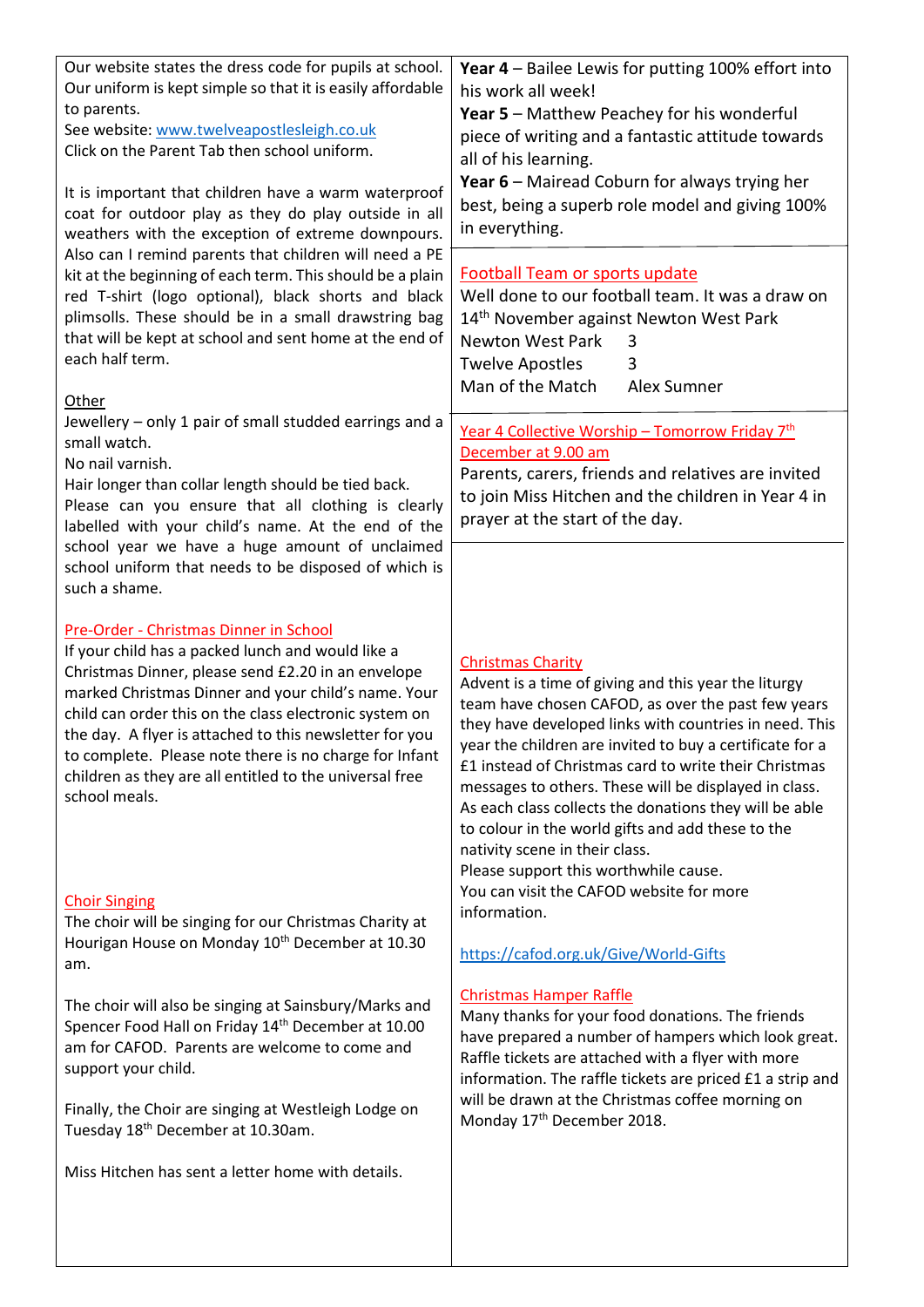| <b>Tesco Fundraising</b><br>We are delighted that our application for funding<br>from Tesco Bags of Help, Scheme to develop our early<br>years outside learning area has been successful.<br>Our project along with two other successful projects<br>will go towards a vote at the local Tesco stores.<br>Voting will take place during 1/1/2019 to 28/2/2019.<br>$1st$ prize is £4.000.00<br>$2nd$ prize is £2,000.00<br>3rd prize is £1,000.00<br>The stores taking part in the voting is Tesco at<br>Atherton and Leigh.<br>Please ask your friends, relatives to vote for our<br>school.<br>To vote you will need to make a purchase within one<br>of the stores of any value, you will receive one token<br>per transaction.<br><b>Diary Dates for This Half Term:</b> | A Plea for Volunteers for The Magic Breakfast<br>Programme.<br>Thank you to parents that have already<br>volunteered, however the more volunteers the<br>better as then the work is not down to 1 or 2<br>people. Just to recap, we have been lucky to<br>secure funding to run "Magic Breakfast" which is<br>part of the National School Breakfast Programme.<br>Fresh, free bagels will be available for all children<br>on the playground before school from 8.40 am.<br>To enable us to run the programme we are<br>looking for volunteers from 8.15 am to 9.00 am to<br>help with toasting/warming of the bagels and<br>taking them outside on the playground.<br>If you are able to help, please leave your name at<br>the school office - Thank you.<br>Year 2 Christmas Performance<br>'The First Christmas' |
|-----------------------------------------------------------------------------------------------------------------------------------------------------------------------------------------------------------------------------------------------------------------------------------------------------------------------------------------------------------------------------------------------------------------------------------------------------------------------------------------------------------------------------------------------------------------------------------------------------------------------------------------------------------------------------------------------------------------------------------------------------------------------------|----------------------------------------------------------------------------------------------------------------------------------------------------------------------------------------------------------------------------------------------------------------------------------------------------------------------------------------------------------------------------------------------------------------------------------------------------------------------------------------------------------------------------------------------------------------------------------------------------------------------------------------------------------------------------------------------------------------------------------------------------------------------------------------------------------------------|
|                                                                                                                                                                                                                                                                                                                                                                                                                                                                                                                                                                                                                                                                                                                                                                             |                                                                                                                                                                                                                                                                                                                                                                                                                                                                                                                                                                                                                                                                                                                                                                                                                      |
|                                                                                                                                                                                                                                                                                                                                                                                                                                                                                                                                                                                                                                                                                                                                                                             |                                                                                                                                                                                                                                                                                                                                                                                                                                                                                                                                                                                                                                                                                                                                                                                                                      |
| Second Hand Toy Sale -                                                                                                                                                                                                                                                                                                                                                                                                                                                                                                                                                                                                                                                                                                                                                      | Wednesday 12 <sup>th</sup> December at 2.30 pm                                                                                                                                                                                                                                                                                                                                                                                                                                                                                                                                                                                                                                                                                                                                                                       |
| Tomorrow Friday 7 <sup>th</sup> December                                                                                                                                                                                                                                                                                                                                                                                                                                                                                                                                                                                                                                                                                                                                    | Thursday 13 <sup>th</sup> December at 6.00 pm                                                                                                                                                                                                                                                                                                                                                                                                                                                                                                                                                                                                                                                                                                                                                                        |
| Thank you for all the donations for this fundraising<br>event. Year 6 will organise and run the event and toys                                                                                                                                                                                                                                                                                                                                                                                                                                                                                                                                                                                                                                                              |                                                                                                                                                                                                                                                                                                                                                                                                                                                                                                                                                                                                                                                                                                                                                                                                                      |
| will be priced from 10p to 50p so please can you send                                                                                                                                                                                                                                                                                                                                                                                                                                                                                                                                                                                                                                                                                                                       | There is no limit on the amount of tickets available, so                                                                                                                                                                                                                                                                                                                                                                                                                                                                                                                                                                                                                                                                                                                                                             |
| some money in with your child.                                                                                                                                                                                                                                                                                                                                                                                                                                                                                                                                                                                                                                                                                                                                              | please just turn up to the performance of your choice.                                                                                                                                                                                                                                                                                                                                                                                                                                                                                                                                                                                                                                                                                                                                                               |
|                                                                                                                                                                                                                                                                                                                                                                                                                                                                                                                                                                                                                                                                                                                                                                             | There is no charge, but we will have a collection for                                                                                                                                                                                                                                                                                                                                                                                                                                                                                                                                                                                                                                                                                                                                                                |
| Christmas Coffee Morning and Christmas Hat Parade-                                                                                                                                                                                                                                                                                                                                                                                                                                                                                                                                                                                                                                                                                                                          | our Christmas Charity at the end of each performance.                                                                                                                                                                                                                                                                                                                                                                                                                                                                                                                                                                                                                                                                                                                                                                |
| Monday 17 <sup>th</sup> December at 9.00 am.<br>Christmas Coffee Morning and Hat Parade - Monday                                                                                                                                                                                                                                                                                                                                                                                                                                                                                                                                                                                                                                                                            | <b>Christmas Parties:</b>                                                                                                                                                                                                                                                                                                                                                                                                                                                                                                                                                                                                                                                                                                                                                                                            |
| 17 <sup>th</sup> December at 9.00am. Everyone is invited to come                                                                                                                                                                                                                                                                                                                                                                                                                                                                                                                                                                                                                                                                                                            | Infants - Monday 17 <sup>th</sup> December at 1.30 pm                                                                                                                                                                                                                                                                                                                                                                                                                                                                                                                                                                                                                                                                                                                                                                |
| along. It cost a £1 for a cake and hot drink. The                                                                                                                                                                                                                                                                                                                                                                                                                                                                                                                                                                                                                                                                                                                           | <b>Christmas Parties:</b>                                                                                                                                                                                                                                                                                                                                                                                                                                                                                                                                                                                                                                                                                                                                                                                            |
| children are invited to make a Christmas themed hat<br>and each class will come up to the hall for the parade.                                                                                                                                                                                                                                                                                                                                                                                                                                                                                                                                                                                                                                                              |                                                                                                                                                                                                                                                                                                                                                                                                                                                                                                                                                                                                                                                                                                                                                                                                                      |
| The school council will judge the best hat and each                                                                                                                                                                                                                                                                                                                                                                                                                                                                                                                                                                                                                                                                                                                         | Year 3 & 4 – Tuesday 18 <sup>th</sup> December at 1.30 pm                                                                                                                                                                                                                                                                                                                                                                                                                                                                                                                                                                                                                                                                                                                                                            |
| child will receive a small prize.                                                                                                                                                                                                                                                                                                                                                                                                                                                                                                                                                                                                                                                                                                                                           | Year 5 & 6 - Wednesday 19 <sup>th</sup> December at 1.30 pm                                                                                                                                                                                                                                                                                                                                                                                                                                                                                                                                                                                                                                                                                                                                                          |
|                                                                                                                                                                                                                                                                                                                                                                                                                                                                                                                                                                                                                                                                                                                                                                             |                                                                                                                                                                                                                                                                                                                                                                                                                                                                                                                                                                                                                                                                                                                                                                                                                      |
| <b>Breakfast with Santa and Christmas Jumper Day</b>                                                                                                                                                                                                                                                                                                                                                                                                                                                                                                                                                                                                                                                                                                                        | Children are invited to wear their own party clothes,                                                                                                                                                                                                                                                                                                                                                                                                                                                                                                                                                                                                                                                                                                                                                                |
| Tuesday 18 <sup>th</sup> December at 9.00 am.                                                                                                                                                                                                                                                                                                                                                                                                                                                                                                                                                                                                                                                                                                                               | but please remember they will still play outside at<br>playtime and therefore need a warm coat and                                                                                                                                                                                                                                                                                                                                                                                                                                                                                                                                                                                                                                                                                                                   |
| Children are invited to wear a Christmas jumper on<br>this day and bring a £1 Which will go towards the cost                                                                                                                                                                                                                                                                                                                                                                                                                                                                                                                                                                                                                                                                | appropriate shoes.                                                                                                                                                                                                                                                                                                                                                                                                                                                                                                                                                                                                                                                                                                                                                                                                   |
| of this event. Each child will receive a small present                                                                                                                                                                                                                                                                                                                                                                                                                                                                                                                                                                                                                                                                                                                      | Please can you send in fruit, cartons of fruit drink,                                                                                                                                                                                                                                                                                                                                                                                                                                                                                                                                                                                                                                                                                                                                                                |
| from Santa.                                                                                                                                                                                                                                                                                                                                                                                                                                                                                                                                                                                                                                                                                                                                                                 | individual cakes or wrapped sweets nearer the time.                                                                                                                                                                                                                                                                                                                                                                                                                                                                                                                                                                                                                                                                                                                                                                  |
|                                                                                                                                                                                                                                                                                                                                                                                                                                                                                                                                                                                                                                                                                                                                                                             |                                                                                                                                                                                                                                                                                                                                                                                                                                                                                                                                                                                                                                                                                                                                                                                                                      |
|                                                                                                                                                                                                                                                                                                                                                                                                                                                                                                                                                                                                                                                                                                                                                                             | School breaks up on Thursday 22 <sup>nd</sup> December at<br>3.15 pm for the Christmas break and we return                                                                                                                                                                                                                                                                                                                                                                                                                                                                                                                                                                                                                                                                                                           |
|                                                                                                                                                                                                                                                                                                                                                                                                                                                                                                                                                                                                                                                                                                                                                                             | on Tuesday 8 <sup>th</sup> January.                                                                                                                                                                                                                                                                                                                                                                                                                                                                                                                                                                                                                                                                                                                                                                                  |